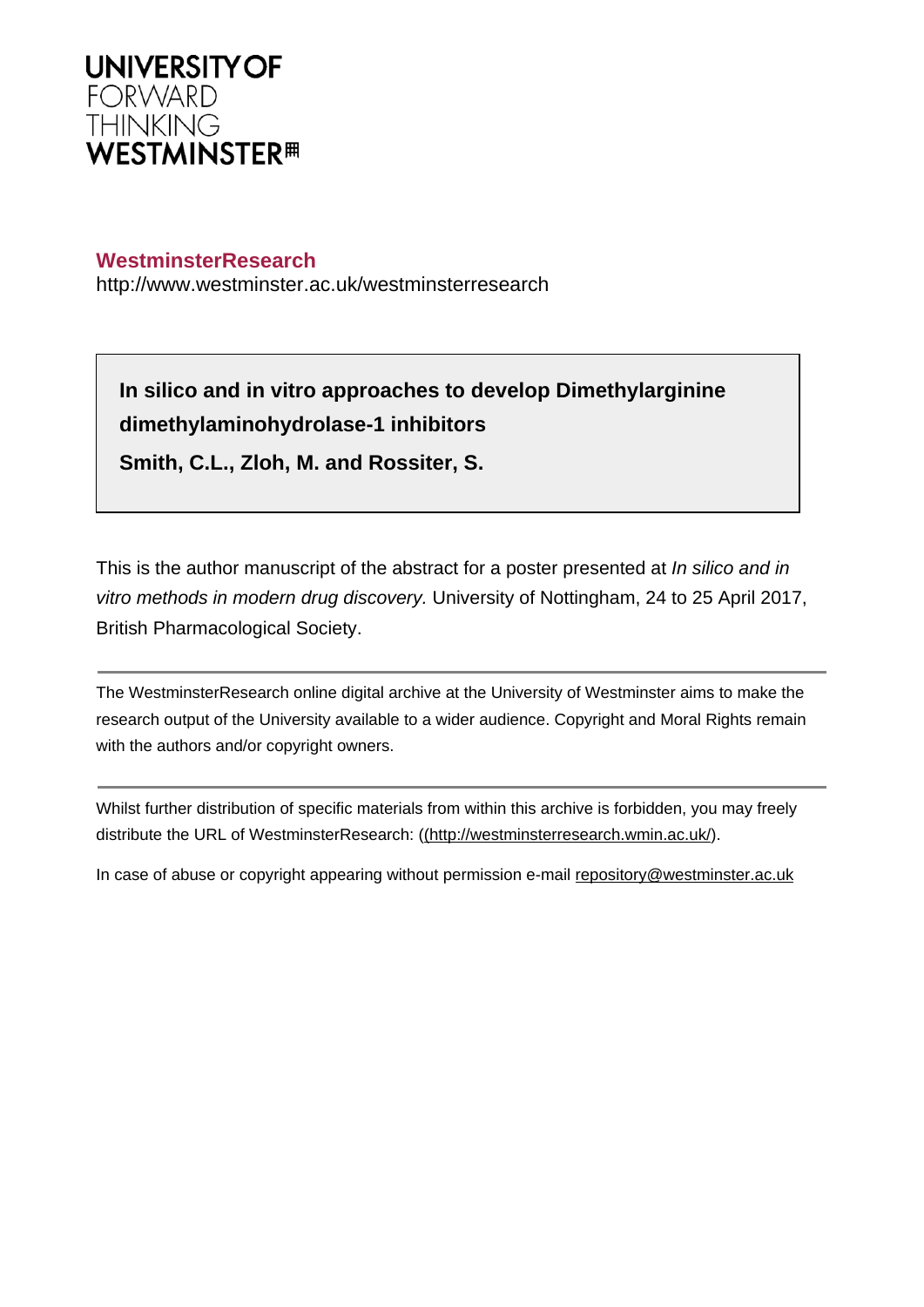Title: In silico and in vitro approaches to develop Dimethylarginine dimethylaminohydrolase-1 inhibitors

Authors: C.L. Smith, M. Zloh\* and S. Rossiter\* Department of Life Sciences, University of Westminster, London \*Department of Pharmacy, University of Hertfordshire, Hatfield

Introduction: Dimethylarginine dimethylaminohydrolases (DDAH) metabolise the endogenous nitric oxide synthase (NOS) inhibitors: asymmetric dimethylarginine (ADMA) and monomethylarginine<sup>1</sup>. In sepsis excessive nitric oxide partially contributes to acute circulatory failure, and pharmacological DDAH1 inhibition has been proposed in order to increase methylarginines and reduce NO levels 2. The SR257 arginine analogue, with *N*Gmethoxyethyl substituent, inhibits DDAH1 with an IC50 22 µM without directly inhibiting  $NOSs<sup>1,3</sup>$ .

Methods: Acyclic and cyclic  $N^G$ ,  $N^G$ -disubstituted arginines were made as previously described<sup>4</sup> using Katritzky's synthesis preparing trisubstituted guanidines from di- (benzotriazol-1-yl)methanimine<sup>5</sup> .

Molecular docking was employed to explore interactions of these *N*<sup>G</sup>,*N*<sup>G</sup>-disubstituted arginines with human DDAH1 (PDB 2JAJ) using Glide (Schroedinger<sup>6</sup>) and Autodock4<sup>7</sup>. The published SR257 ligand was used to define the binding site with both software tools.

Recombinant human DDAH1 activity was measured using colorometric citrulline assay<sup>8</sup> containing ADMA (100 µM), sodium phosphate (10 mM pH7.4); with symmetric dimethylarginine (100 µM), not a substrate for DDAH1, as blank. Experiments were carried out in duplicate, and repeated on at least 3 separate occasions.

Results: Recombinant DDAH1 activity was reduced to less than 25% of control (ADMA substrate, 100 µM) in the presence of 100 µM piperidinyl, methoxyethyl/methyl, *N*methylpiperazinyl, with morpholinyl and pyrrolidinyl substituents reducing activity to less than 10% of control.

The *in silico* Glide docking score and predicted Autodock4 binding energy for human DDAH1 (PDB, 2JAJ) for the known SR257 DDAH1 inhibitor and *N<sup>G</sup>*, *N<sup>G</sup>*-disubstituted arginines are shown in the table: